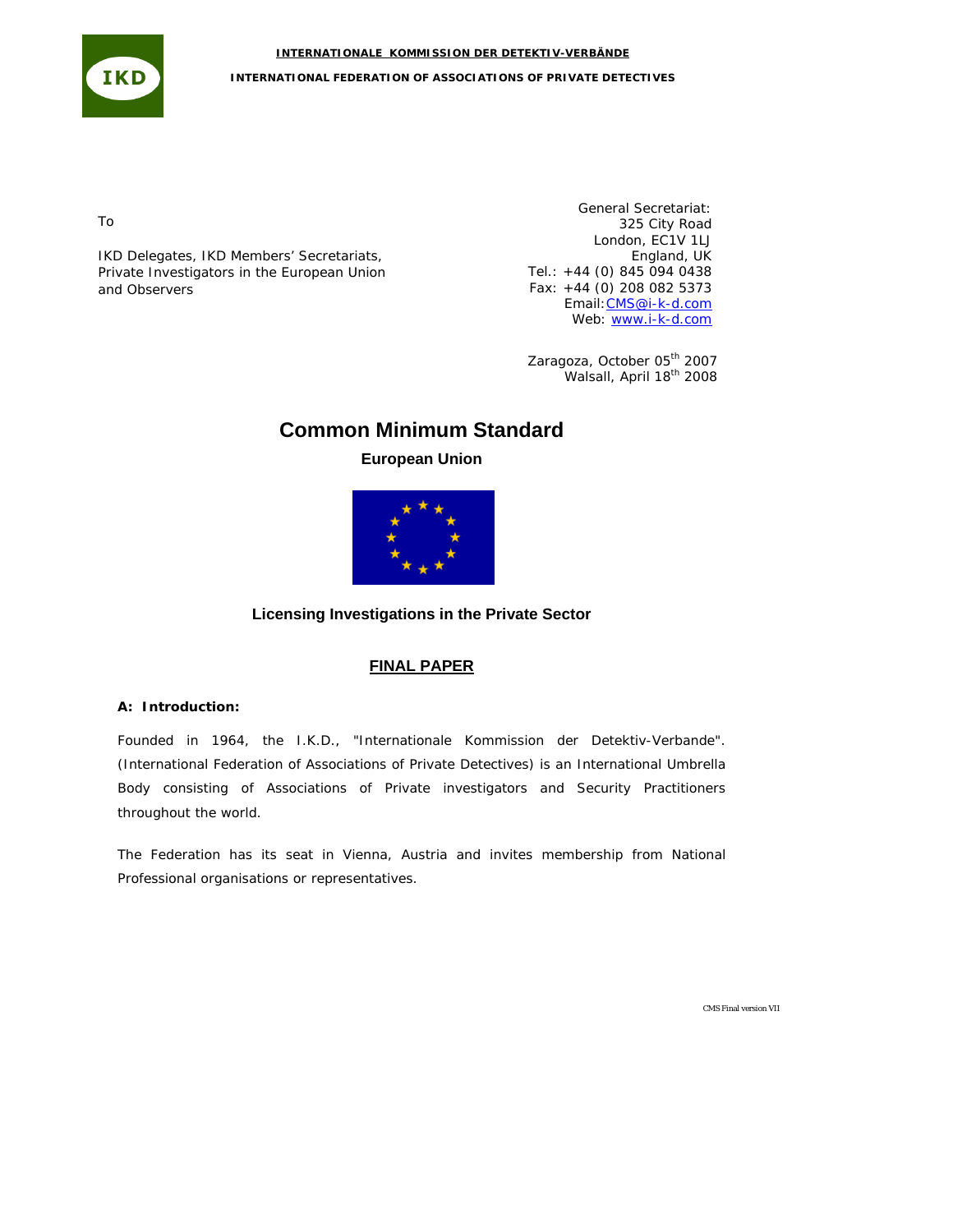

The current membership of the IKD is: -

|   | F.13.2007<br>Austria Österreichischer Detektiv-Verband                          |
|---|---------------------------------------------------------------------------------|
|   | Czech Republic Czech Chamber Of Detective Services<br>eu                        |
|   | Denmark Foreningen Danske Detektiver & Erhvervsefterførskere                    |
|   | 18.420089<br>Finland Suomen Yksityisetsivä-Ja Lakitoimistoliittory 24.1         |
|   | France Syndicat National Des Agents De Recherches Privees 2000                  |
|   |                                                                                 |
|   | 30.41.202                                                                       |
|   | 10.2007                                                                         |
|   | Hungary Hungarian, Chamber of Bodyguards, Property Protection and Private       |
|   | 0.29<br>Detectives $\mu$ $\alpha$                                               |
|   | 5/10/2007<br>Israel Israeli Bureau of Private Investigators                     |
|   | $85 - 10 - 2001$<br>Ttaly Federpol                                              |
|   | Japan Mr. Sumio Hiroshima (Single Member)                                       |
|   | 1.192002<br>Latvia Bizness Droshiba (Single Member)                             |
|   |                                                                                 |
| ⋗ | Norway Norsk Forening for Etterforskning og Sikkerhet                           |
|   | 05/0/07<br>Portugal R. Guerreiro Detectives (Single Member) Xct 100             |
| ⋗ | Romania Asociatia Nationala A Detectivilor Din Romania                          |
| ⋗ | Slovenia Detektivska Zbornica Republike Slovenije                               |
| ↘ | $\sqrt{10/07}$<br>Spain Asociacion Profesional De Detectives Privados De Espabé |
|   | Switzerland Fachverband Schweizerischer Privat-Detektive<br>126.1002 FV         |
|   | United Kingdom Association of British Investigators                             |
|   |                                                                                 |
|   |                                                                                 |

The IKD is focused on maintaining the highest standards meeting its code of ethics and promoting harmonisation of regulations and licensing process, particularly within the European Union.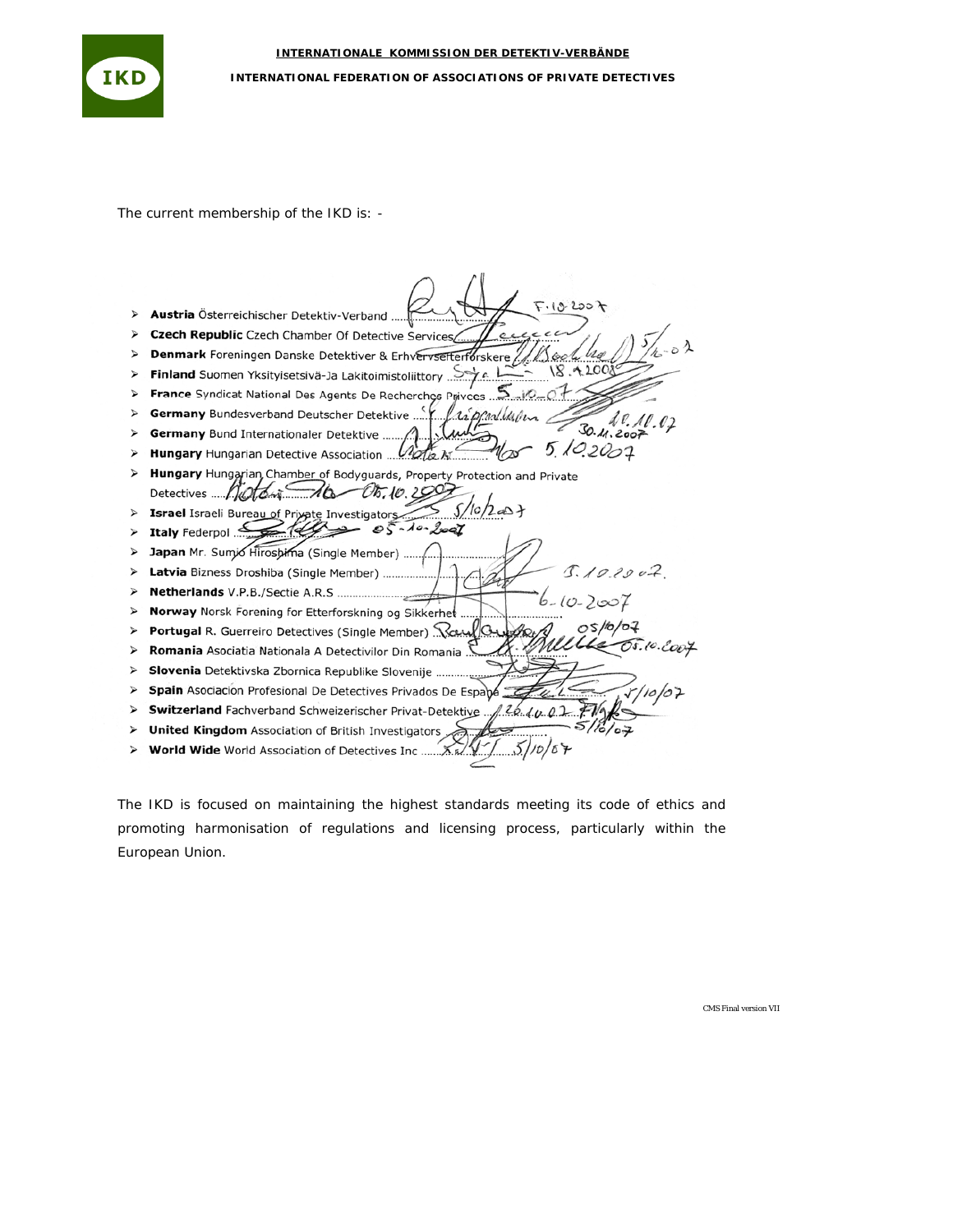



### **B: Objective:**

With its objectives in mind, the relative rapidity of expansion of the EU, and with it the introduction of varying licensing laws and procedures, the IKD has moved to explore a tolerable level of standards to recommend as applicable to each EU member state for investigations in the private sector when considering : -

- a. Implementing regulation
- b. Reviewing existing regulation
- c. Cross border activity

Where regulation exists or contemplated, some, but not total, control is effective. The absence of harmonized regulation, in a liberal cross-border free-market, creates confusion, unfair competition and an attraction to bad practice for the opportunists.

**The objective of the IKD research and this resulting document is to communicate the IKD approved level for investigations in the private sector as a common minimum standard within the EU.**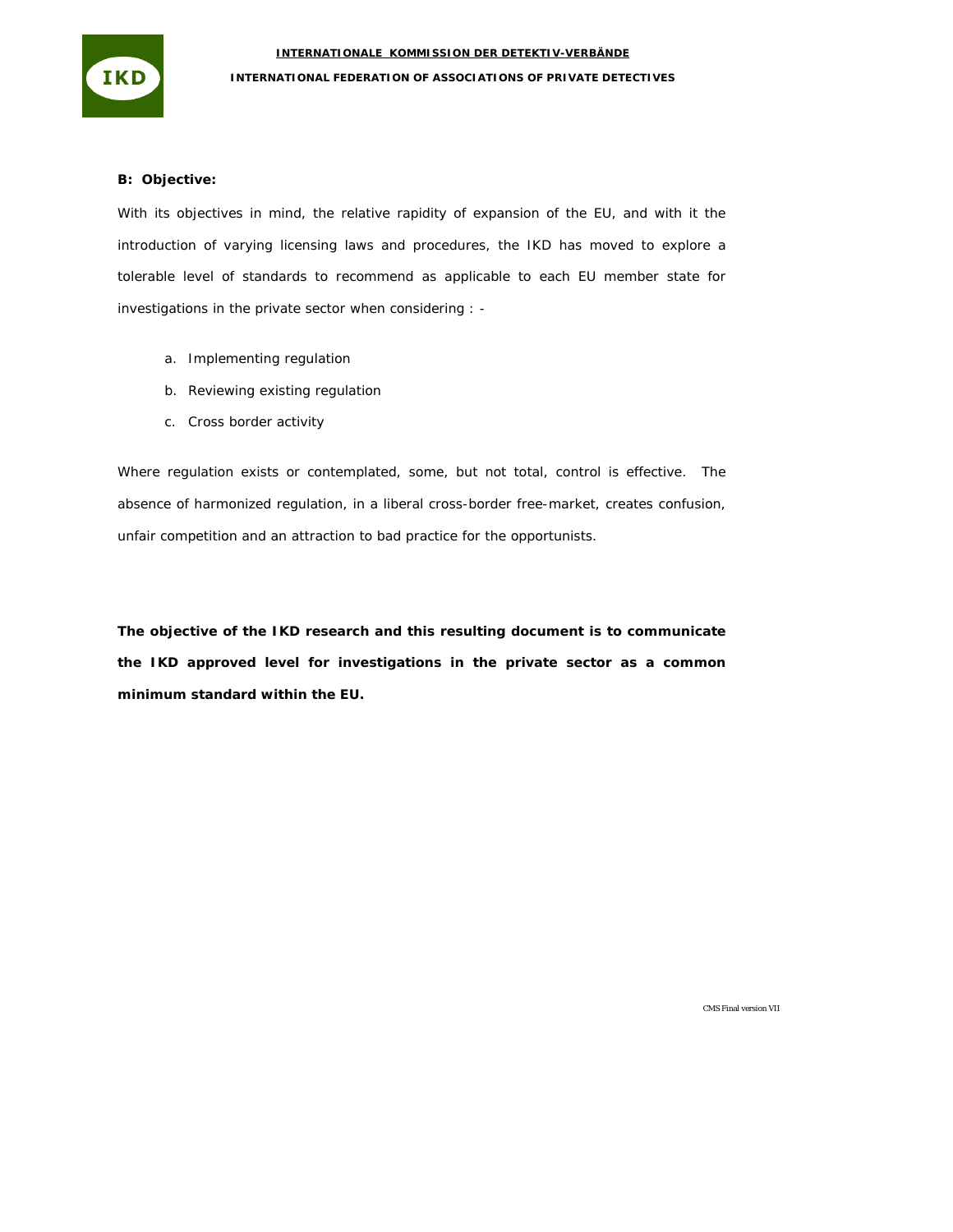

## **INTERNATIONAL FEDERATION OF ASSOCIATIONS OF PRIVATE DETECTIVES**

## **C: Definition:**

The IKD definition for investigations in the private sector is:

*Any surveillance, inquiries or investigations that are carried out on behalf of another, for the purpose of* 

 *(a) obtaining information and/or evidence about a particular person[1](#page-3-0) or about the activities or whereabouts of a particular person; or* 

*(b) obtaining information and/or evidence about the circumstances in which or means by which any property has been lost or damaged* 

The IKD definition covers the following services<sup>[2](#page-3-1)</sup>:

- 1. Accident Investigations
- 2. Blackmail Investigations
- 3. False Accounting Investigations
- 4. Family Law Investigations
- 5. Forgery Investigations
- 6. Fraud Investigations
- 7. Loss Investigations
- 8. Intellectual Property Investigations
- 9. Legal knowledge
- 10. Litigation Support
- 11. Provenance
- 12. Repossessions
- 13. Status Reports
- 14. Surveillance
- 15. Theft Investigations
- 16. Tracing

<sup>&</sup>lt;sup>1</sup> Person includes the individual and legal entities, corporate or otherwise<br><sup>2</sup> The list of services is not exhaustive

<span id="page-3-1"></span><span id="page-3-0"></span>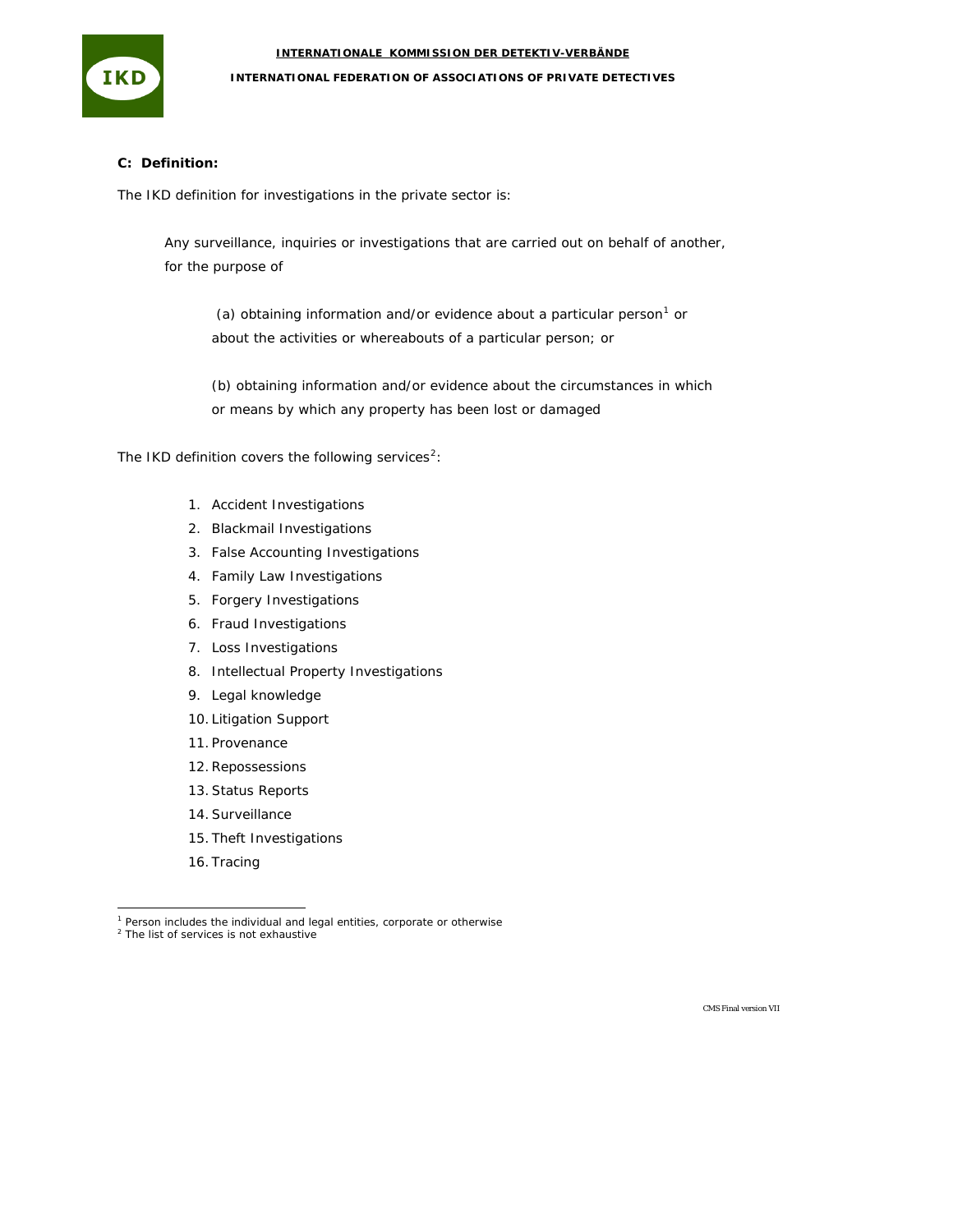

IKD

In practice, of course, the existing minimum standard is zero regulated control and zero self-regulated or unregulated discipline. Where no regulation exists there are National associations, each with respectable code of ethics and in many instances disciplinary procedures, but membership and thus self-regulation through such an organization is by its very nature voluntary and representative of only a fraction of an unknown number of practitioners in their respective jurisdictions.

In contrast, where regulation is implemented the standards vary immensely from minimal to the upper level applied in Spain.

It is the express desire of the IKD membership (which includes the majority of National associations in the EU) that each EU member state takes into consideration the minimum standard recommended in this document. That start-point standard is designed to be realistic, achievable and sympathetic to the standards already in existence, whilst aspiring towards higher levels.

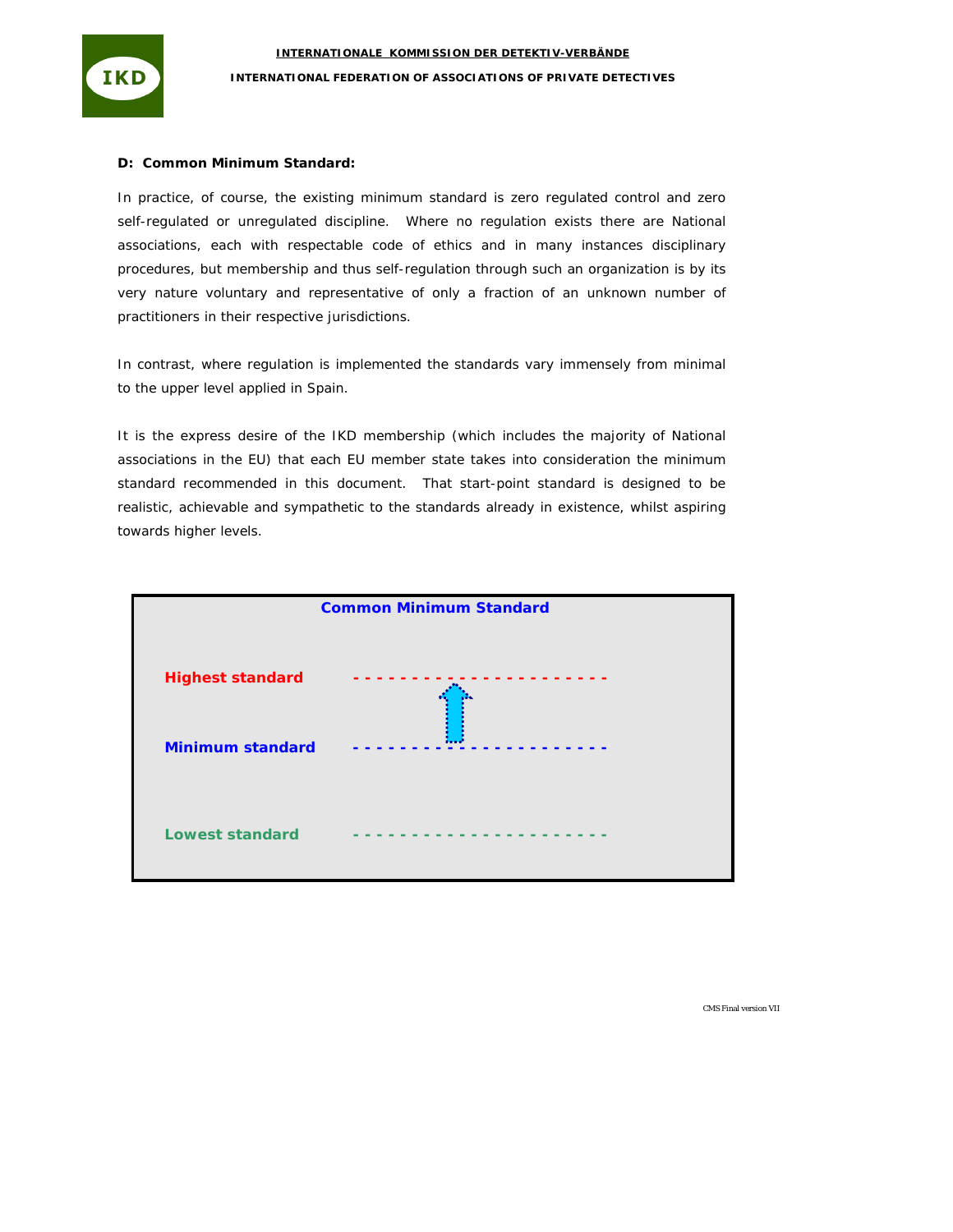

#### **INTERNATIONAL FEDERATION OF ASSOCIATIONS OF PRIVATE DETECTIVES**

### **E: Extent of the Research:**

The research for existing regulations for investigations in the private sector included the following countries:

- Austria
- 
- Belgium
- ❖ Denmark
- Czech Republic
- ❖ Germany  $\div$  France
- 
- Greece
- ❖ Hungary
- ❖ Ireland ❖ Italy
- Latvia
- Lithuania
- **\*** Luxembourg
- ❖ Netherlands
- ❖ Norway
- Poland
- Portugal
- Sweden
- ❖ Slovakia
- Slovenia
- ❖ Spain
- United Kingdom

## **F: Sources:**

The research has been carried out using information provided by / sources from:

National Chambers of Commerce National Trade Commissions EU Commission Information National Authorities

Affiliated Unions Professional Organisations Private Investigators' Associations Internet Research

### **G: Findings:**

The research showed:

 $\triangleright$  no existing common standard for the named countries.

Where regulation exists, the research showed:

- $\triangleright$  no set legislation / regulation
- ¾ different procedures
- $\triangleright$  variations in criteria
- $\triangleright$  inconsistent criminality tolerance
- $\triangleright$  no pattern in exemptions or how they be applied

The research did, however, reveal that in attempting to establish a common minimum standard the Convention for Protection of Human Rights and Fundamental Freedoms and its Amendments have to be considered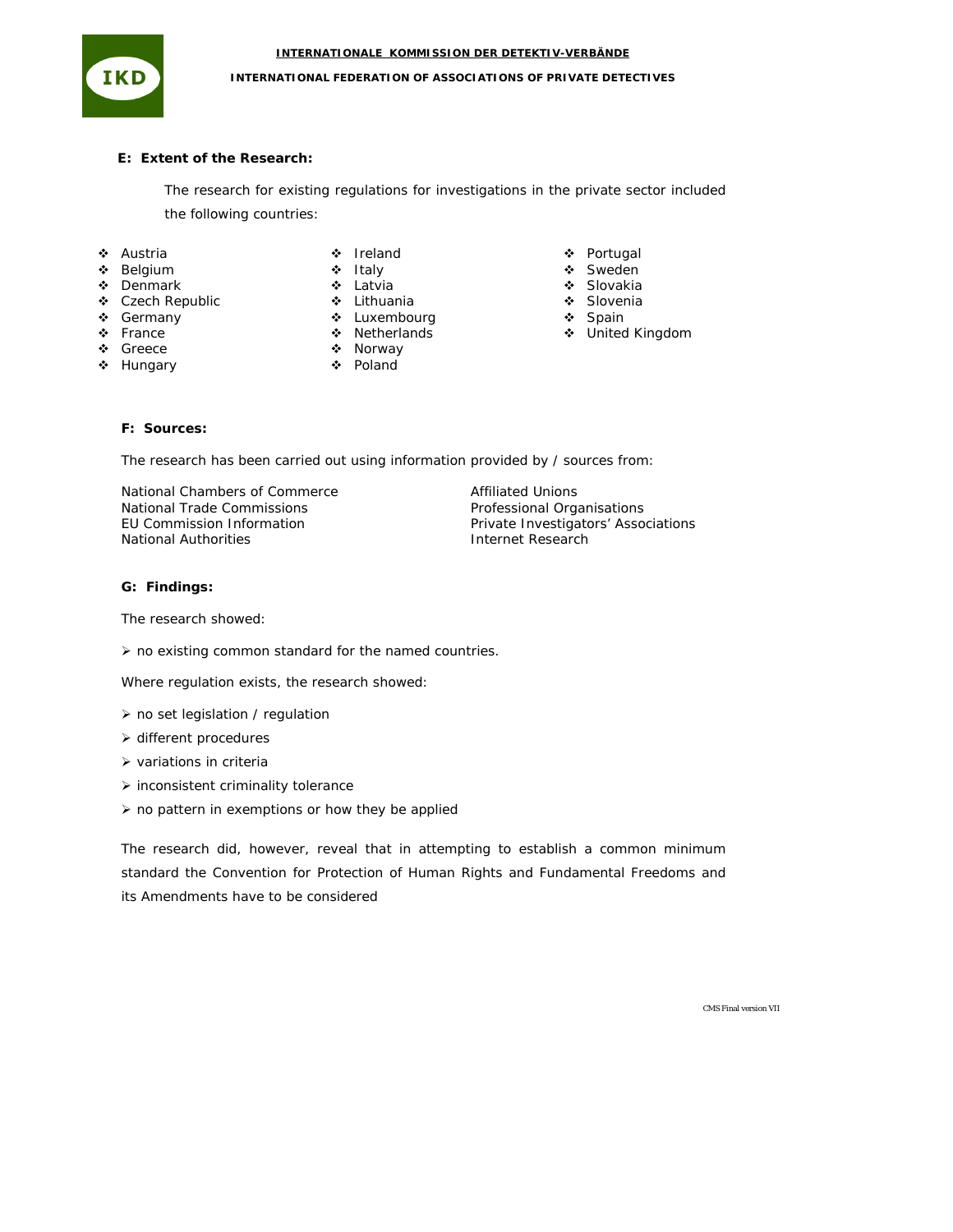

## **INTERNATIONAL FEDERATION OF ASSOCIATIONS OF PRIVATE DETECTIVES**

## **H: Status quo**

The current position is that Private Investigators are either:

- 1: licensed, or:
- 2: unlicensed

The impact of the current status is as described above, confusing, unfair and open to abuse to the detriment of the sector and the consumer.

3: but where licensed, there is no cross-border harmony or agreed minimum standard.

## **I: Proposal:**

A common minimum standard is proposed to consist of:

Option 1: Personal Requirements

Option 2: Probity (Fit and Proper)

- Option 3: Competence
- Option 4: Professional Indemnity
- Option 5: Code of Ethics
- Option 6: Exemptions to options 1 to 5

Option 7: Validity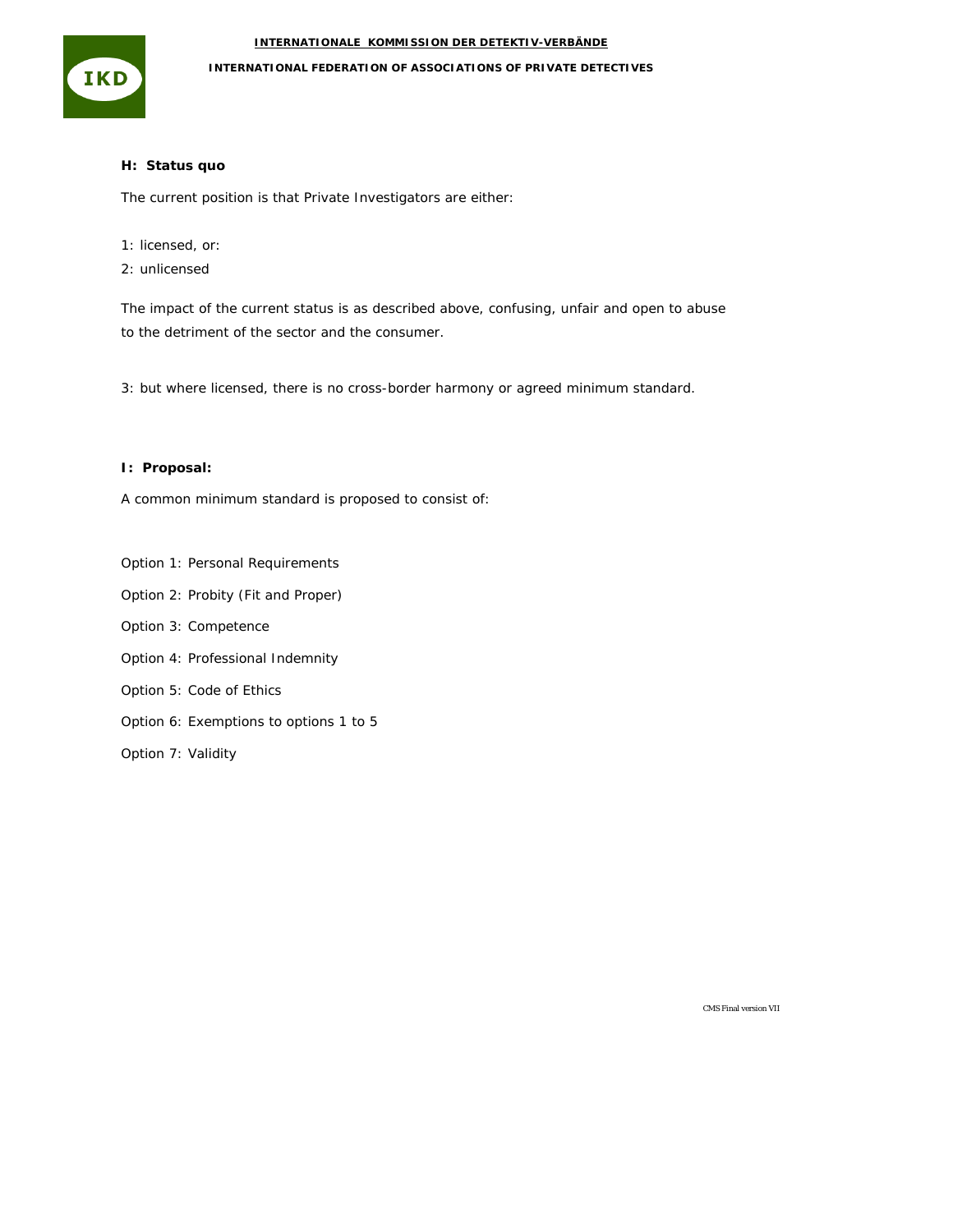**IKD** 

**INTERNATIONAL FEDERATION OF ASSOCIATIONS OF PRIVATE DETECTIVES**

Option 1, Personal requirements:

Age 18 and of sound mind

Option 2, Fit and Proper / Integrity:

A clear current criminal record

- clear of recent relevant offences, as categorised in Annex **"A"**

Option 3, Competence:

Education and Practice: a minimum of 80 ECTS (European Credit Transfer System) related credits in lectures, practical work, seminars, private work, examinations or other assessing activities, awarded only when the course has been completed and all required examinations have been successfully taken, covering:

- ¾ Law
	- $\checkmark$  Criminology
	- $\checkmark$  Civil
	- √ Privacy
- ¾ Methodology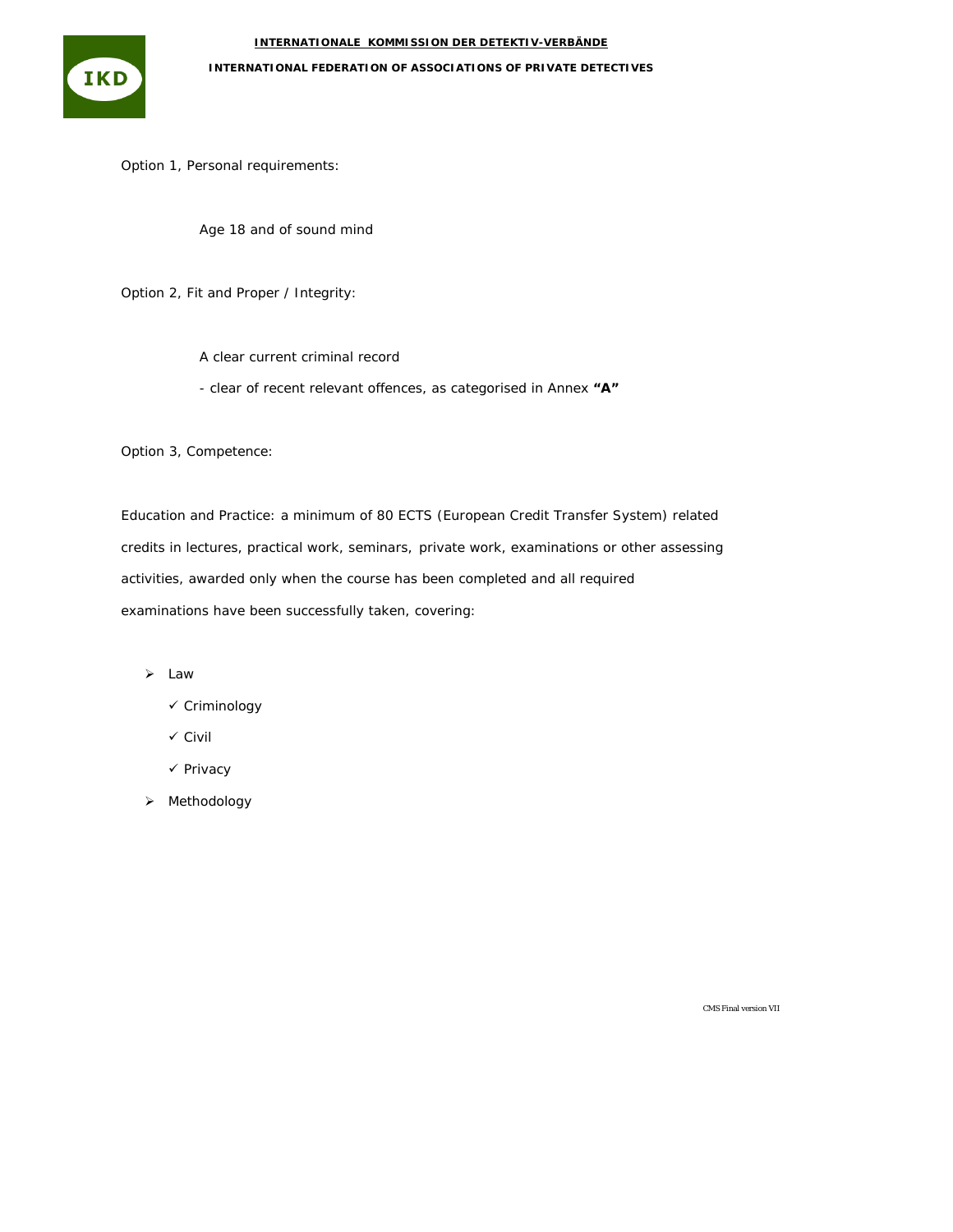

**INTERNATIONAL FEDERATION OF ASSOCIATIONS OF PRIVATE DETECTIVES**

The required test of competency to cover:

- ¾ The ability to determine the objectives of an investigation
- ¾ Planning an investigation
- ¾ Communication skills (liaison with client and subordinates)
- ¾ Execution of the plan, gather information and assessing its value to the objectives
- $\triangleright$  Reporting techniques and forward thinking (ability to provide recommendations)

Each of these areas should be underpinned by understandable knowledge of relevant legislation, regulation and codes of practice.

Assessment of all of these areas could be through case studies, either actual or scenariobased.

Option 4, Professional indemnity:

- $\blacktriangleright$  Insurance at a set minimum
- ¾ recommended minimum is €100,000

Option 5, Code of ethics:

The prevailing IKD Code of Ethics with the included obligation to maintain secrecy of given and obtained information as listed in Annex **"B"**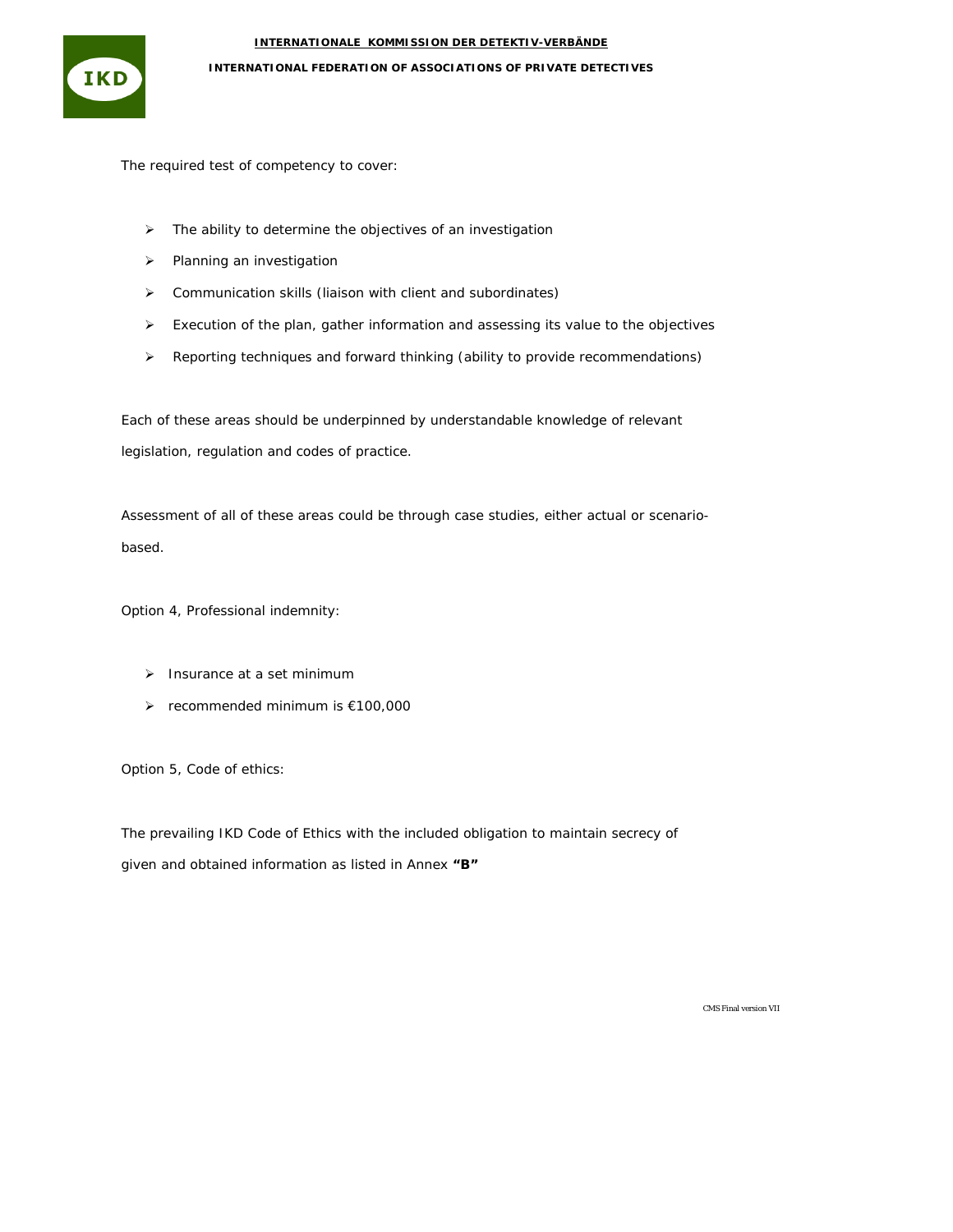

**INTERNATIONAL FEDERATION OF ASSOCIATIONS OF PRIVATE DETECTIVES**

Option 6: Exemptions to options 1 to 5:

Exemptions to any of the Options be applied by the National licensing authority

Option 7: Validity:

The options to the common minimum standard apply:

- $\checkmark$  only when and as long as all requirements are met
- $\checkmark$  applicable within the EU member-states
- $\checkmark$  to individuals and/or companies applying for a license after December 31st, 2007

**J: Recommendation:** 

**The IKD recommendation for a common minimum standard is to apply all 7 options.**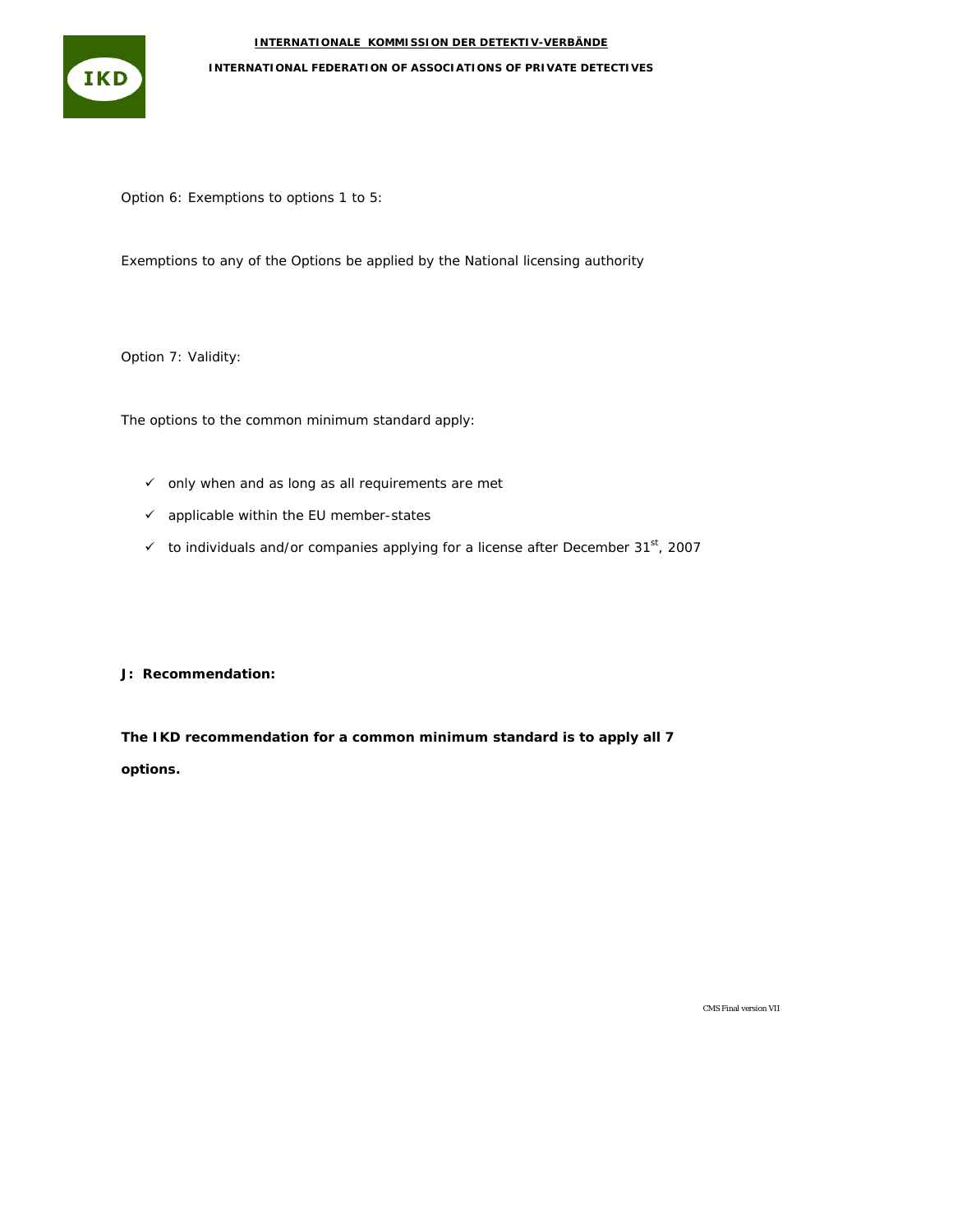

## **INTERNATIONAL FEDERATION OF ASSOCIATIONS OF PRIVATE DETECTIVES**

#### **Annex "A", LIST OF OFFENCES:**

- ¾ "Serious Arrestable Offences" under a Police and Criminal Evidence Act
- ¾ Offences considered as "Arrestable" under a Police and Criminal Act or other Evidence Acts
- ¾ Offences considered as "Offences" under other Evidence Acts

### Juvenile offences

Offences committed as a juvenile offender will be considered as follows:

| Age at time of offence | Offences considered                      |
|------------------------|------------------------------------------|
| 10-12                  | Serious arrestable offences only         |
| $12 - 15$              | Serious and other arrestable offences    |
| 16-18                  | All offences under the listed categories |

#### Cross-Border offences

Offences committed in another Nation, which fall under any of the headings here listed, to be considered. Depending on the Information on the criminal record certificate provided, additional information may be needed.

## **Recency**

Convictions considered are all unspent under local Rehabilitation of Offenders Regulations those in previous 2 years, save for "Serious" offences, 5 years. **Kommentar [TI1]:** 2008-04-18

The list of categorized offences considered relevant for licensing and classified under respective National Laws and Acts:

- Category 1 Violence/Abusive Behaviour
- Category 2 Espionage / Terrorism
- Category 3 Offensive Weapons Category 4 - Firearms
- 
- Category 5 Dishonesty
- Category 6 Abuse or Neglect of Children
- Category 7 Sexual Offences
- Category 8 Drugs
- Category 9 Criminal Damage
- Category 10 Privacy and Data Protection
- Category 11 Offences under Private Security Legislation